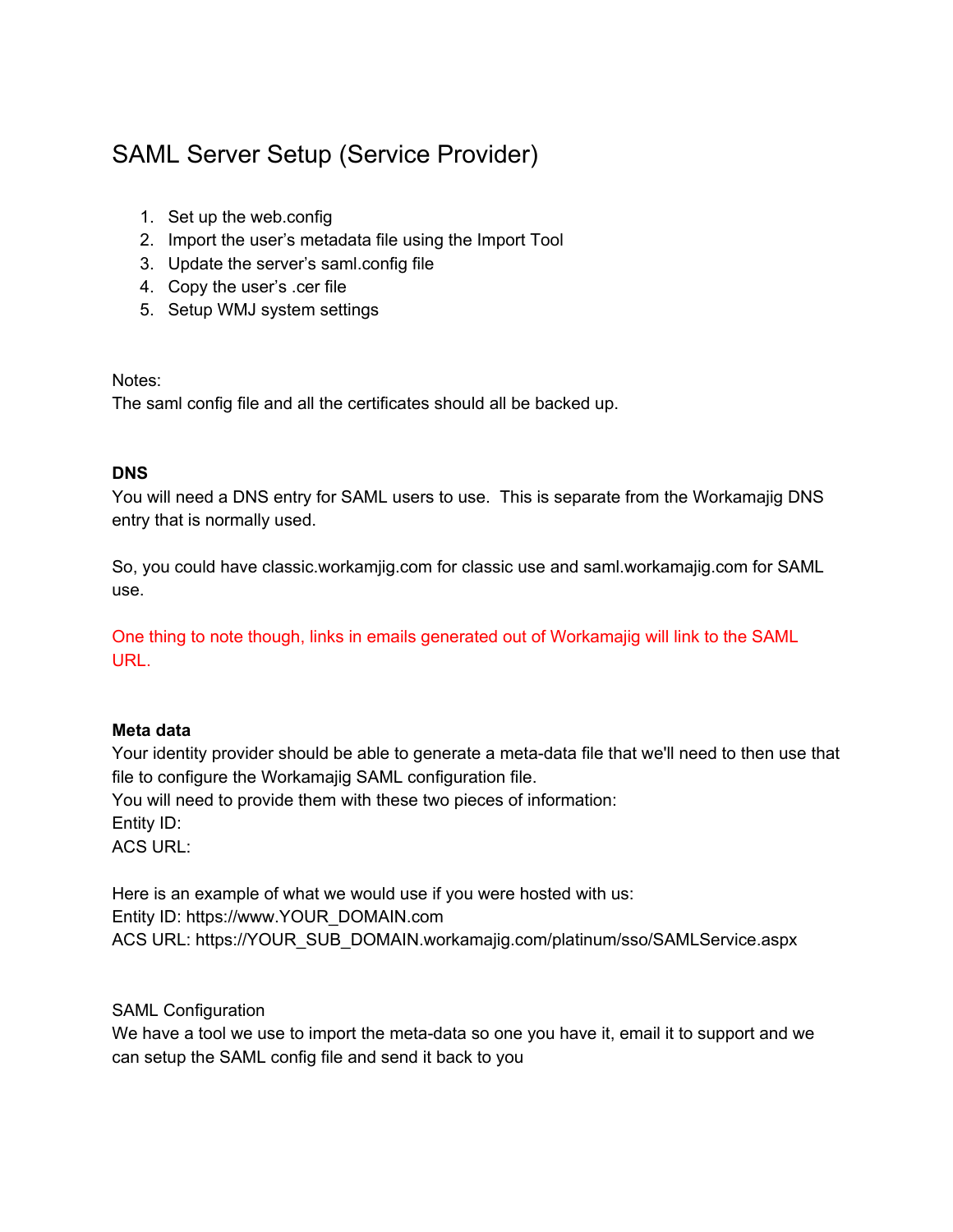#### **saml.config**

The saml.config file is located in the WJAPP/sso folder.

User will need to provide meta data from their Identity Provider (IdP). The metadata file (in the form of an .xml file) will contain SAML attributes and their certificate.

Use the SAMLImportMetaData tool to generate the client's <PartnerIdentityProvider> node for the saml.config and extract the certificate into a separate .cer file.

- 1. Select the file to import
- 2. Generate the SAML File

| <b>PH</b> Import SAML Metadata                                                                                                                                                                                                                                                                                                                                                                                                                                                                                                                                                                                                                                                                                                                                                                            |                    |                    | × |
|-----------------------------------------------------------------------------------------------------------------------------------------------------------------------------------------------------------------------------------------------------------------------------------------------------------------------------------------------------------------------------------------------------------------------------------------------------------------------------------------------------------------------------------------------------------------------------------------------------------------------------------------------------------------------------------------------------------------------------------------------------------------------------------------------------------|--------------------|--------------------|---|
| C:\Users\Mark\Downloads\metadata-idp.xml                                                                                                                                                                                                                                                                                                                                                                                                                                                                                                                                                                                                                                                                                                                                                                  | Choose Import File | Generate SAML File |   |
| <b>SAML Output</b>                                                                                                                                                                                                                                                                                                                                                                                                                                                                                                                                                                                                                                                                                                                                                                                        |                    |                    |   |
| <samlconfiguration xmlns="um:componentspace:SAML:2.0:configuration"><serviceprovider <br="" name="TODO: value required">"LocalCertificateFile="TODO: value required" AssertionConsumerServiceUrl="TODO: value required<br/>/&gt;<partneridentityproviders><partneridentityprovider <br="" name="http://www.okta.com/exka2hhmv10Pk6vfQ0h7" partnercertificatefile="TODO:&lt;br&gt;value required" singlelogoutservicebinding="um:oasis:names.tc:SAML:2.0:bindings:HTTP-POST">Name ID Format = "um : oasis : names to: SAML: 1.1 name id format : email Address"<br/>SingleSignOnServiceUrl="https://kohls.oktapreview.com/app/kohlscorporationpreview_workamajigtest_1/exka2hhmv10Pk6vfQ0h7/sso/saml"<br/>/&gt;</partneridentityprovider></partneridentityproviders></serviceprovider></samlconfiguration> |                    |                    |   |

- 1. Add the <PartnerIdentityProvider> information from the output window to the <PartnerIdentityProviders> in the saml.config file on the server.
- 2. Copy the .cer file to the server's WJAPP/sso folder
- 3. Edit the PartnerCertificateFile attribute of the <PartnerIdentityProvider> node to point to the .cer file.

For example: PartnerCertificateFile="platinum\sso\newFile.cer"

#### **Warning**

**The saml.config file must be a valid XML file. If not, SAML authentication will not work for any client on the server using it.**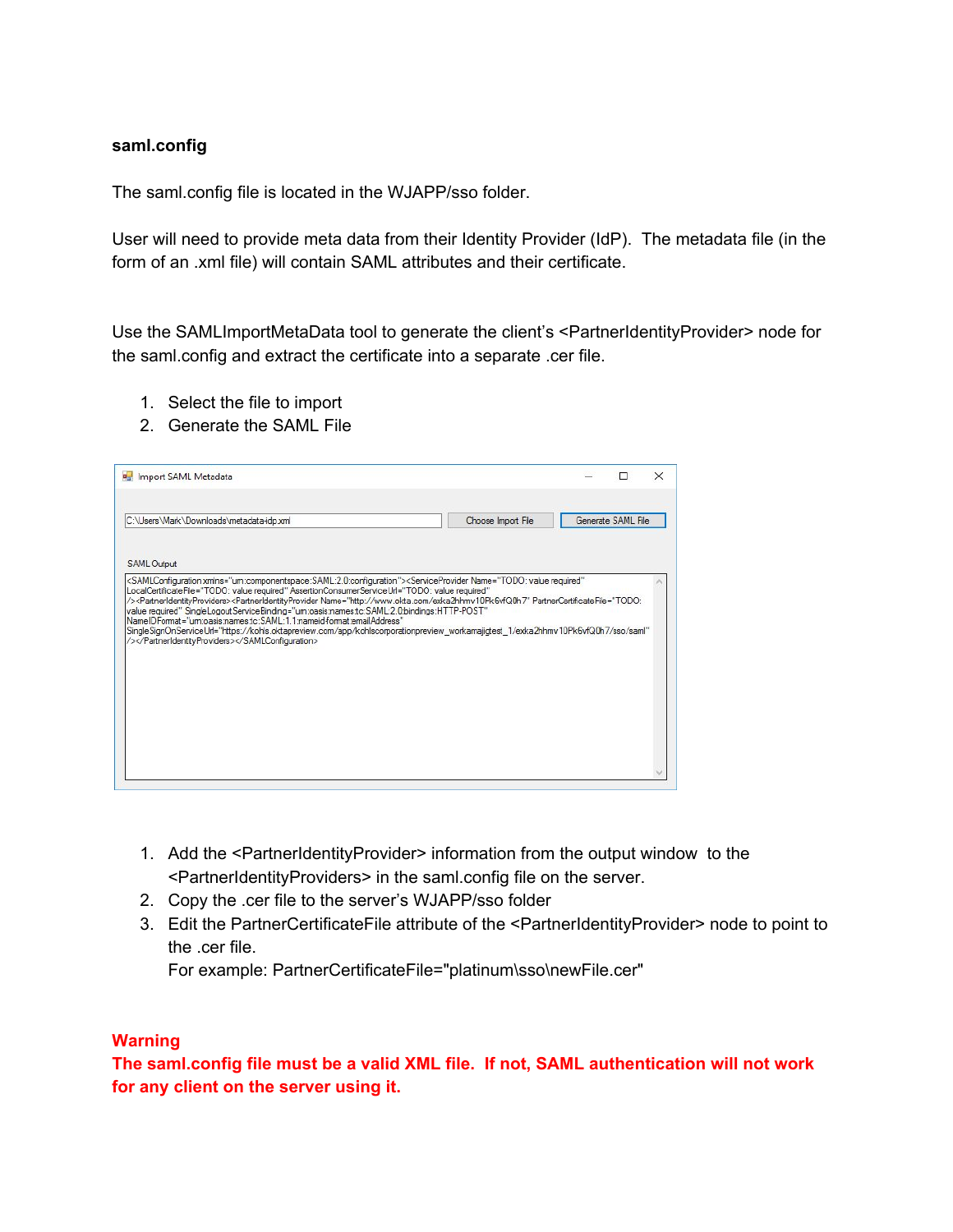#### **web.config**

Modify the existing <sessionState> node to enable cookies. This is required by the SAML component.

<sessionState mode="InProc" />

Add these two lines to the <appSettings> node

<!-- the prefix of the server. for example app1 --> <!-- requests containing the NonSSOPrefix will be ignored by the SAML component --> <add key="NonSSOPrefix" value="app" />

<!-- The relative or absolute path of the SAML configuration file. --> <add key="SAMLConfigFile" value="C:Workamajig\web\WJAPP\saml.config"/>

#### **Server Bindings**

| Type  | <b>Host Name</b>           | Port            | IP Address      | Binding | Add  |
|-------|----------------------------|-----------------|-----------------|---------|------|
| https | app19.workamaji            | 443             | 128.121.148.145 |         | Edit |
|       | <b>Add Site Binding</b>    |                 |                 |         | 7x   |
|       | Type:                      | IP address:     |                 | Port:   |      |
|       | https                      | 128.121.148.145 |                 | 443     |      |
|       | Host name:                 |                 |                 |         |      |
|       | shineunited.workamajig.com |                 |                 |         |      |
|       | SSL certificate:           |                 |                 |         |      |
| ᆓ     | *.workamajig.com           |                 | ▼               | View    |      |
|       |                            |                 |                 |         |      |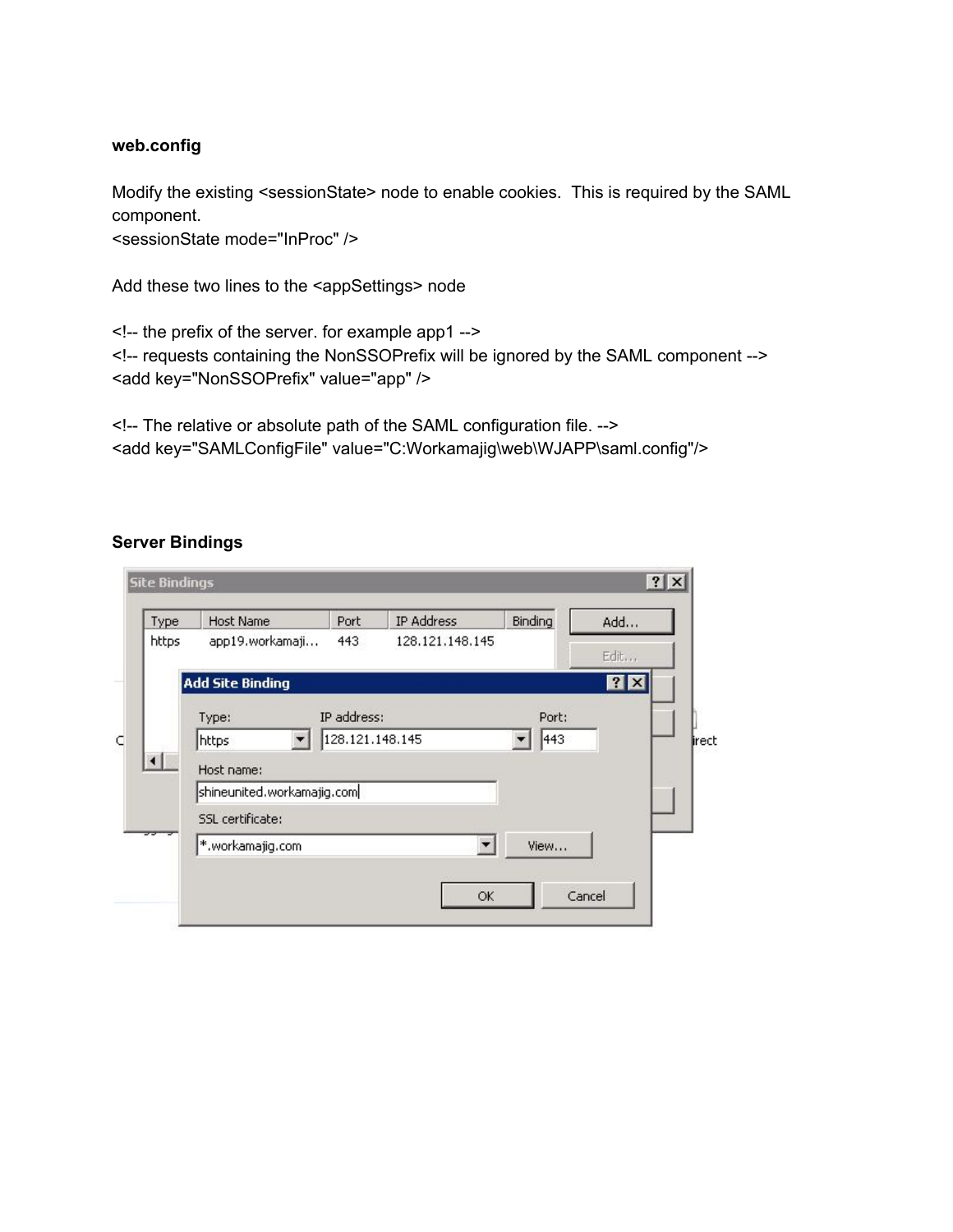#### **Logging:**

Normal WMJ SAML debug info is stored in the **webDebug.log**

To enable extended logging edit the web config and add this editing the **PATH.** This will enable all the requests and responses.

</system.webServer>

<system.diagnostics> <trace autoflush="true"> <listeners> <add name="TextWriter"/> </listeners> </trace> <sources> <source name="ComponentSpace.SAML2" switchValue="Verbose"> <listeners> <add name="TextWriter"/> </listeners> </source> </sources> <sharedListeners> <add name="TextWriter" type="System.Diagnostics.TextWriterTraceListener" initializeData="C:\Workamajig\**PATH HERE**\log\idp.log"/> </sharedListeners> </system.diagnostics> </configuration>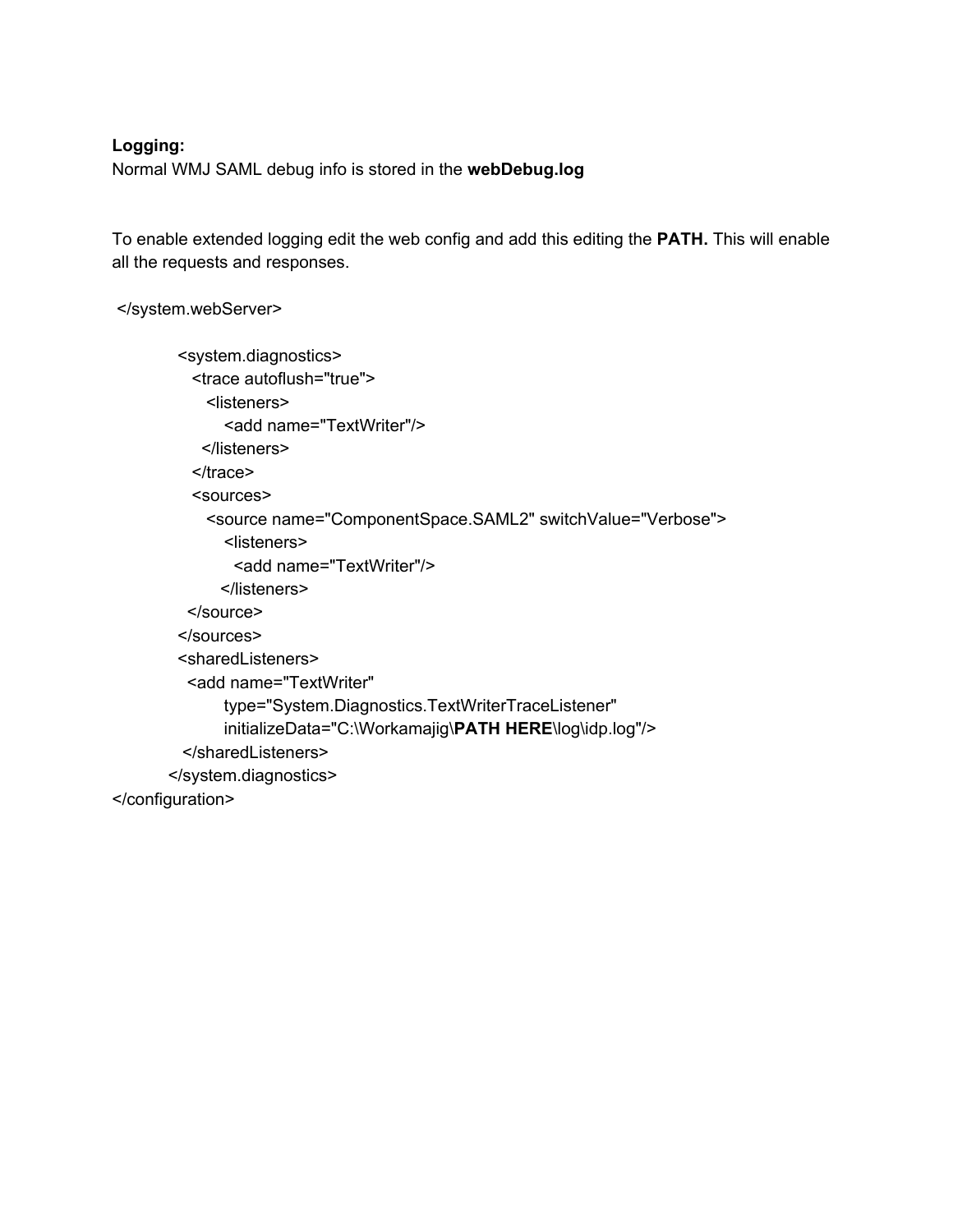#### **Setup WMJ/Platinum for SAML use**

Use the Single Sign On (SSO) options to configure SAML.

- **URL Prefix**\* The prefix of the URL. For example, if the user WMJ URL is [https://abc.workamajig.com,](https://abc.workamajig.com/) the prefix would be abc
	- $\circ$  The prefix must be different than the prefix specified in the web.config file.

#### Attribute mappings

The user will need to set up attributes from their IdP to map to WMJ. UserID is automatically sent and used in WMJ as the UserID.

If a user tries to log into WMJ via the IdP and is **not** found, WMJ will attempt to create a client user given the attribute mappings

- **First Name**\* required to auto create a client login if the user was not found
- **Last Name\*** required to auto create a client login if the user was not found
- **Email** *optional*
- **Phone** *optional*
- **CompanyID** *optional*. If this attribute matches a company in WMJ, the new client login will be linked to the company
- **Security Group** *optional*. If provided and found in WMJ, the user will be assigned to that security group. If it's provided or not found, we'll use the default security group defined in the Transaction Preferences -> Client Portal -> Default Security Group setting
	- Security Group is updated everytime the user logs in.
- **Advanced Parameters** *(not used)*
- **SAML Specific\*** This is the <PartnerIdentityProvider> name attribute specified in the saml.config file. This is how WMJ knows which PartnerIdentityProvider in the config file to use. **These must match.**

**\* required for SAML to function**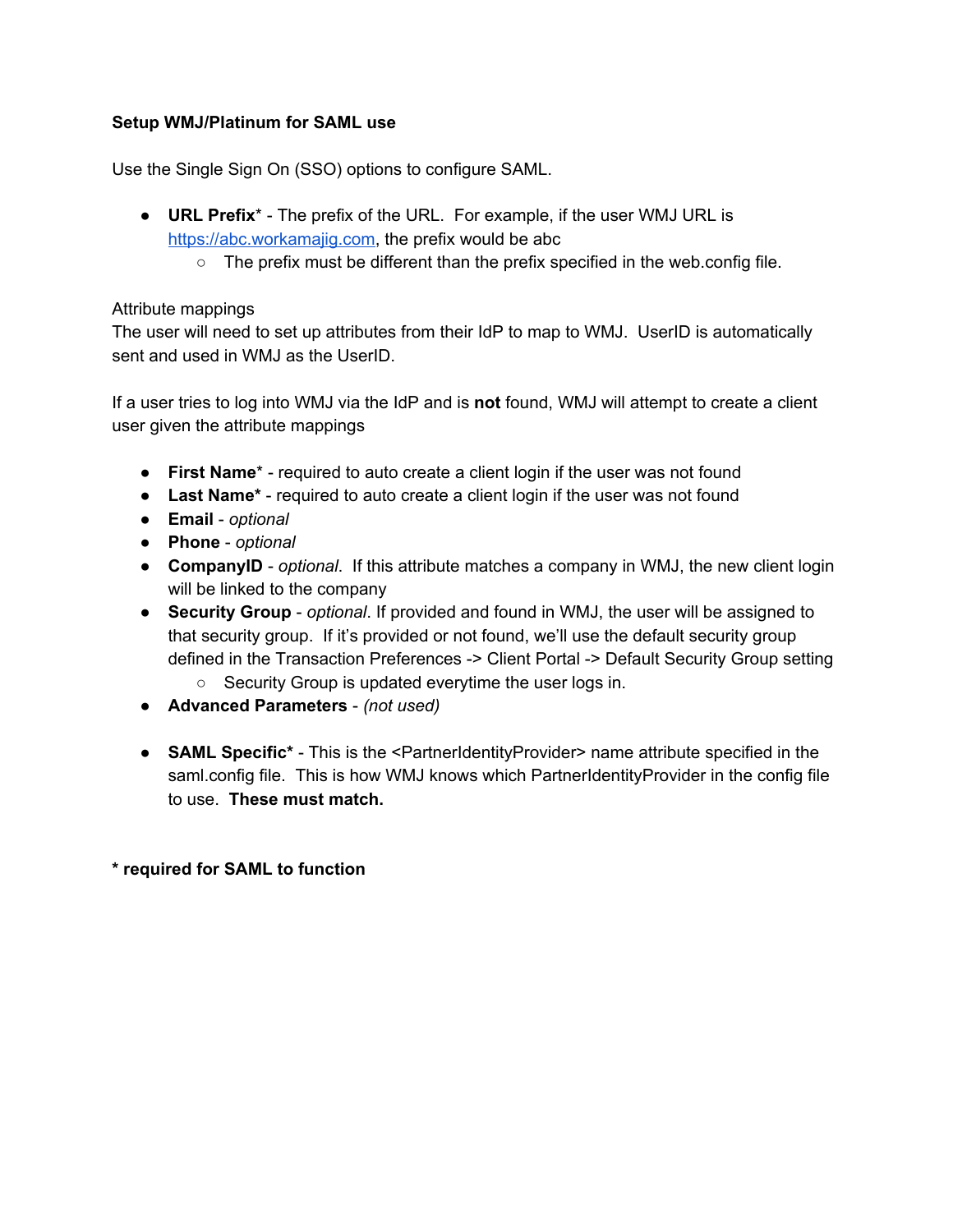| $\frac{2}{3}$                        | <b>TRANSACTION PREFERENCES</b>           | $--$<br>800 |
|--------------------------------------|------------------------------------------|-------------|
| Save<br>Cancel                       |                                          |             |
| Password                             | ------------<br>************************ |             |
| <b>XXXXXXX Invoice Setup</b>         |                                          | □           |
| Vendor Invoice Setup                 |                                          | $\Box$      |
| <b>Expense Report Setup</b>          |                                          | □           |
| Deliverable Setup                    |                                          | о           |
| API Access Token                     |                                          | П           |
| Platinum Setup -                     |                                          | $\Box$      |
| Single Sign-on Setup (Beta)          |                                          |             |
| URL Prefix                           |                                          | H           |
| <b>New Contact Attribute Mapping</b> |                                          |             |
| First Name                           |                                          |             |
| Last Name                            |                                          |             |
| Email                                |                                          |             |
| Phone                                |                                          |             |
| Company ID                           |                                          |             |
| Advanced Parameters                  |                                          | Ē.          |
|                                      |                                          |             |
|                                      |                                          |             |
|                                      |                                          |             |
|                                      |                                          |             |
|                                      |                                          | ۰           |